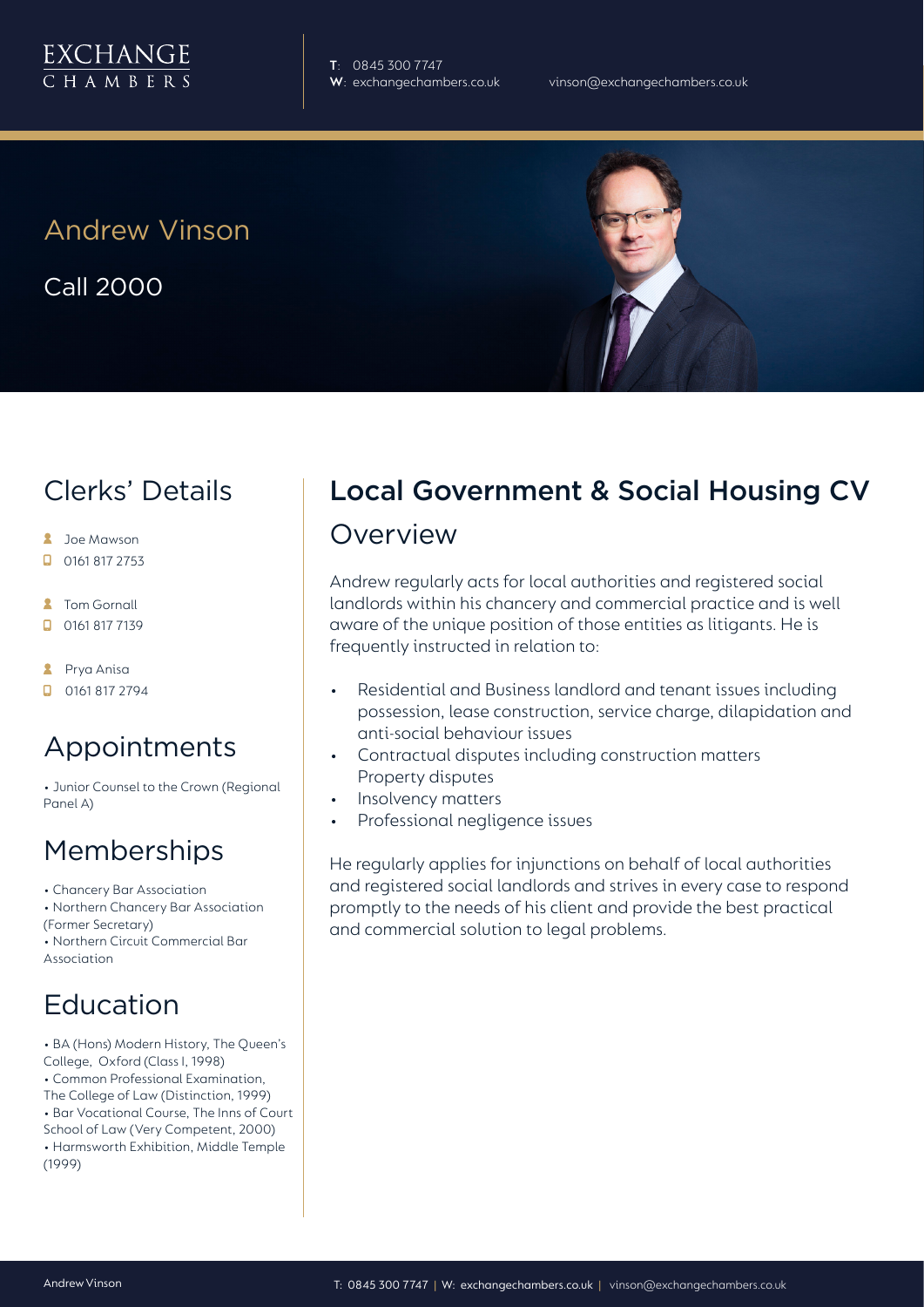

#### Cases

**Andrew's reported cases involving local authorities and registered social landlords include:**

*Helena Housing v Pinder and Others [2006] HLR 2* – creation of tenancies

*Doran v Liverpool City Council and Secretary of State for Communities and Local Government (2009) NPC 35* – determination of licences, possession proceedings and Human Rights

#### **Other recent notable cases in this area include:**

Advising a local authority with regard to the enforceability of covenants contained within its standard transfer form and also as to the means by which it could seek to secure repayment of grant moneys advanced by it

Successfully defending a concerted challenge to the rent review provisions of a registered social landlord's standard tenancy agreement

Successfully defending a claim against a local authority for registration of a large area of land on the basis of adverse possession

Advising a local authority in relation to its obligations where it entered land to carry out statutory works advising a local authority in relation to its powers of foreclosure

Advising local authorities in relation to professional negligence claims against its advisors, including planning consultants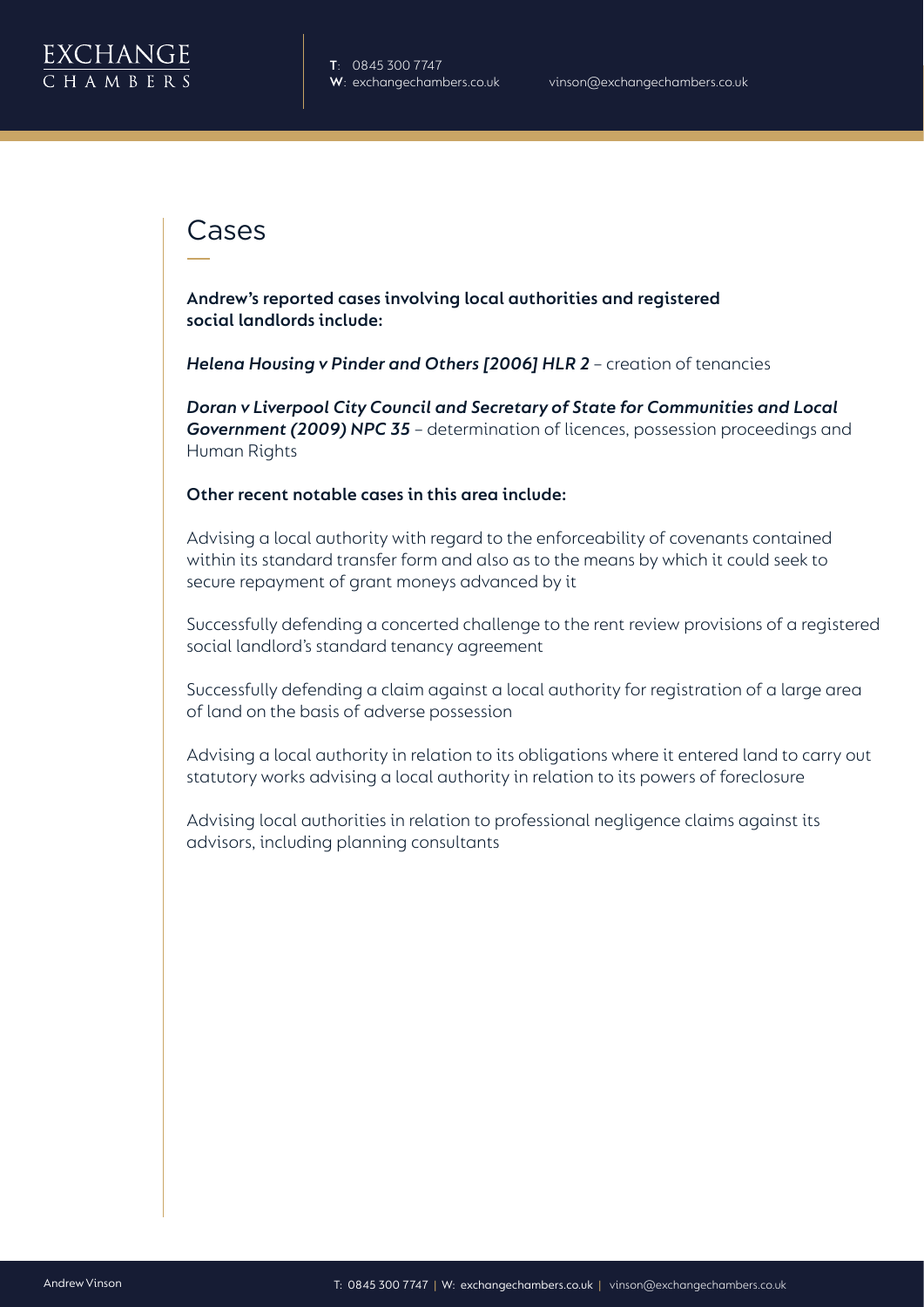

### Recommendations

"He is extremely intelligent and extremely knowledgeable, and is able to channel his knowledge into being a really effective barrister. He makes effective submissions to judges and doesn't lose sight of the structure of his arguments." "He delivers his advice with conviction and confidence.When he tells you something it becomes believable and persuasive, which clients like, and it adds value."

"He is very commercially minded and a fount of knowledge in chancery matters." **Chambers and Partners 2022**

"Robust and to the point. He has a good grasp of difficult concepts."

"Well-prepared, calm and effective advocate who gets his point across succinctly." **The Legal 500 2022**

Andrew has been consistently recommended for chancery and commercial litigation in the legal directories every year since 2007.

"His legal knowledge and analysis are superb.""He is a very good black letter lawyer, who presents his cases very well on paper and has real clarity of thought." "He gives very practical advice."

"He is very thorough, with a good handle on difficult situations.""He really knows his stuff and is very pragmatic."

#### **Chambers and Partners 2021**

"Andrew is both thorough and knowledgeable. He is approachable and very hard working. I have no hesitation in recommending and referring my clients to him safe in the knowledge that they will be very well represented both with his written advice and as an advocate at court."

"Attention to detail, ability to breakdown complex issues and discuss with the client in a meaningful way, honest and clear advice." **The Legal 500 2021**

"He gives very good, practical advice with sound legal reasoning."

"He is pragmatic, clear and his advocacy is very persuasive. He won't shy away from difficult arguments."

"He is detailed, effective and strategic." **Chambers and Partners 2020**

"Personable, thorough and intelligent."